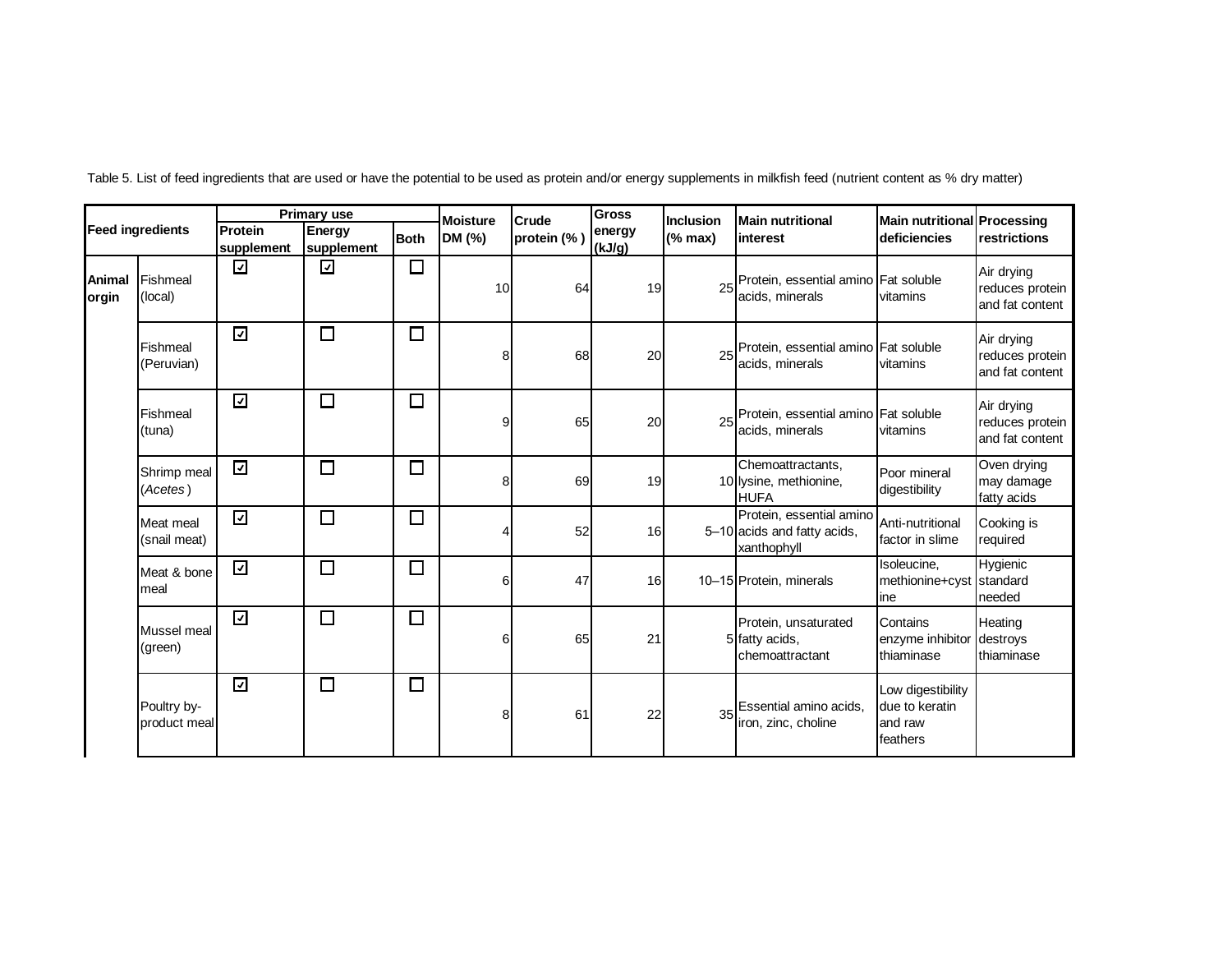| <b>Feed ingredients</b> |                                     | <b>Primary use</b>      |                         |             | <b>Moisture</b> | Crude       | <b>Gross</b>     | Inclusion                | <b>Main nutritional</b>                                     | Main nutritional Processing                                  |                                                                             |
|-------------------------|-------------------------------------|-------------------------|-------------------------|-------------|-----------------|-------------|------------------|--------------------------|-------------------------------------------------------------|--------------------------------------------------------------|-----------------------------------------------------------------------------|
|                         |                                     | Protein<br>supplement   | Energy<br>supplement    | <b>Both</b> | DM (%)          | protein (%) | energy<br>(kJ/g) | $(% \mathbf{R})$ (% max) | interest                                                    | <b>deficiencies</b>                                          | restrictions                                                                |
|                         | Poultry<br>feather meal             | $\overline{\mathbf{v}}$ | $\Box$                  | $\Box$      | 5               | 71          | 25               |                          | 5-10 <sup>Protein, glycine,</sup><br>cystine, phenylalanine | Histidine, lysine,<br>methionine,<br>tryptophan              | Too high<br>autoclaving<br>temperature,<br>undercooked<br>meal              |
|                         | <b>Blood meal</b>                   | $\overline{\mathbf{y}}$ | $\Box$                  | $\Box$      | 6               | 88          | 23               |                          | 5-10 Protein, iron                                          | Fat and<br>carbohydrate                                      | High<br>temperature<br>damages<br>protein and<br>decreases<br>digestibility |
| Plant<br>origin         | <b>Oilseed</b><br>meal and<br>cakes |                         |                         |             |                 |             |                  |                          |                                                             |                                                              |                                                                             |
|                         | copra meal                          | $\overline{\mathbf{z}}$ | $\Box$                  | $\Box$      | 8               | 22          | 16               |                          | 5-15 Protein                                                | High fiber;<br>lysine,<br>methionone                         |                                                                             |
|                         | palm kernel                         | $\Box$                  | $\overline{\mathbf{y}}$ | $\Box$      | 10              | 16          | 13               |                          | 5-10 Manganese, protein<br>quality                          | High fiber;<br>protein, lysine,<br>methionine                |                                                                             |
|                         | Cereal<br>grains                    |                         |                         |             |                 |             |                  |                          |                                                             |                                                              |                                                                             |
|                         | corn grain                          | $\Box$                  | $\overline{\mathbf{z}}$ | $\Box$      | 30              | 11          | 18               |                          | 35 Energy                                                   |                                                              | <b>Boiling is</b><br>required                                               |
|                         | corn meal                           | $\Box$                  | $\overline{\mathbf{y}}$ | $\Box$      | 8               | 8           | 18               |                          | Energy, vitamin A in<br>vellow corn                         | Lysine,<br>methionine,<br>tryptophane                        |                                                                             |
|                         | wheat grain                         | $\Box$                  | $\overline{\mathbf{z}}$ | $\Box$      | 11              | 16          | 18               |                          | 10-15 Energy, B vitamins,<br>phosphorus                     | Lysine,<br>threonine,<br>valine, vitamin A<br>and D, calcium | Grinding and<br>heat processing<br>improve energy<br>values                 |
|                         | Cereal by-<br>products              |                         |                         |             |                 |             |                  |                          |                                                             |                                                              |                                                                             |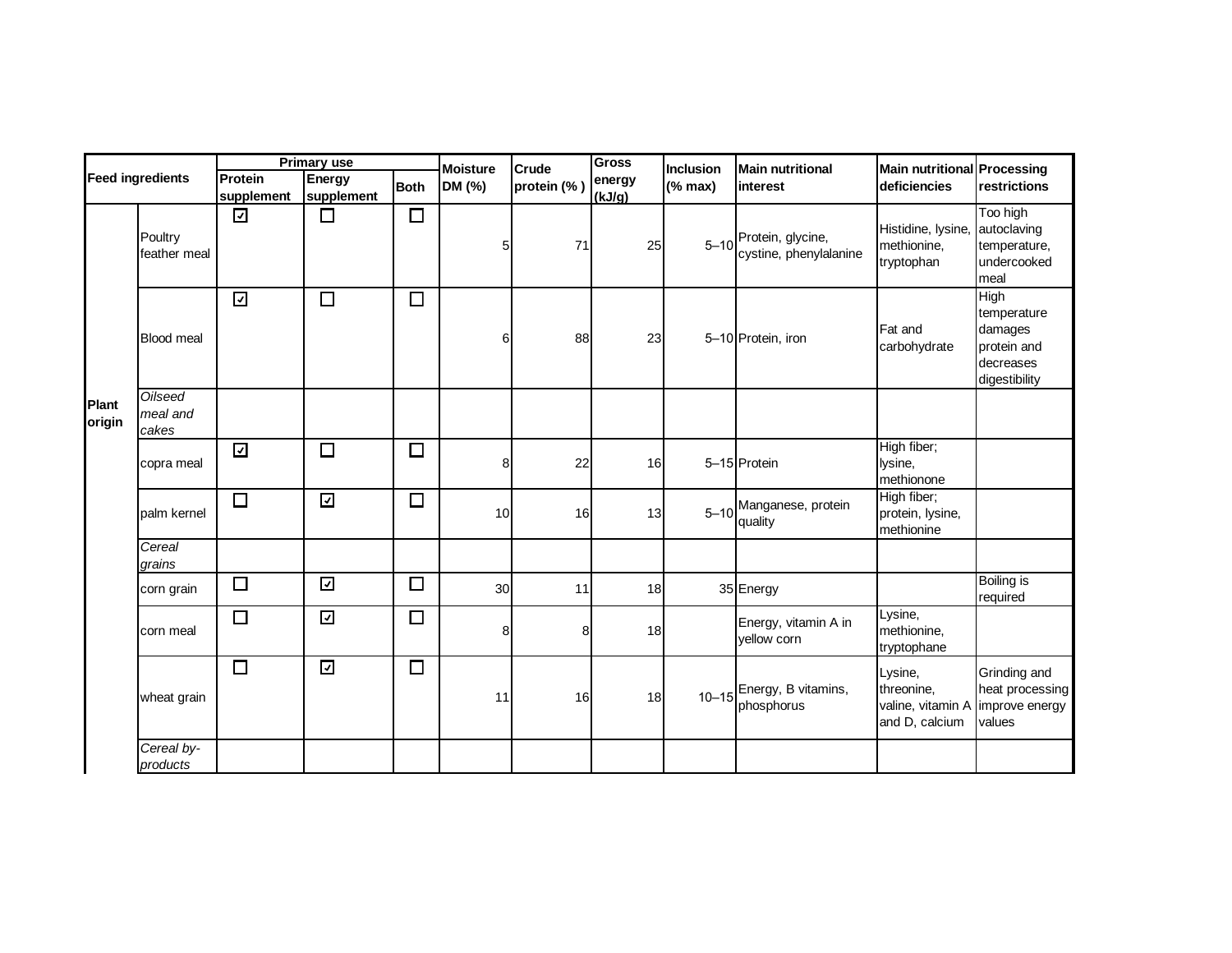|                         | <b>Primary use</b>      |                         |             | <b>Moisture</b> | <b>Gross</b><br>Crude |                  | Inclusion    | <b>Main nutritional</b>                                           | Main nutritional Processing                                                  |                                                             |
|-------------------------|-------------------------|-------------------------|-------------|-----------------|-----------------------|------------------|--------------|-------------------------------------------------------------------|------------------------------------------------------------------------------|-------------------------------------------------------------|
| <b>Feed ingredients</b> | Protein<br>supplement   | Energy<br>supplement    | <b>Both</b> | DM (%)          | protein (%)           | energy<br>(kJ/g) | $(%$ (% max) | <b>Interest</b>                                                   | deficiencies                                                                 | restrictions                                                |
| rice bran               | $\Box$                  | ☑                       | $\Box$      |                 | 13                    | 18               |              | 35 Energy, B-vitamins                                             | High fiber and<br>phytate<br>phosphorus                                      |                                                             |
| rice hull               | $\Box$                  | $\overline{\mathbf{z}}$ | $\Box$      |                 | 3                     | 9                |              | Fine rice hull as carrier<br>5 of vitamin and mineral<br>premixes | Protein, fat; high<br>fiber                                                  |                                                             |
| corn germ<br>meal       | $\Box$                  | $\overline{\mathbf{z}}$ | $\Box$      | 5               | 47                    | 21               |              | Protein, vitamin E                                                | Lysine,<br>methionine,<br>tryptophan                                         |                                                             |
| corn gluten<br>meal     | $\overline{\mathbf{y}}$ | $\Box$                  | $\Box$      | 8               | 61                    | 22               | 20           | Protein, ß-carotene,<br>xanthophyll                               | Lysine,<br>methionine.<br>tryptophan                                         |                                                             |
| corn starch             | $\Box$                  | $\overline{\mathbf{z}}$ | $\Box$      | 12              | $\Omega$              | 17               |              | 35 Energy, as binder                                              | Protein, fat,<br>fiber, ash                                                  |                                                             |
| wheat gluten            | $\overline{\mathbf{v}}$ | $\Box$                  | $\Box$      | 9               | 81                    | 23               |              | 2-5 <sup>Protein, B vitamins,</sup><br>phosphorus                 | Lysine,<br>threonine,<br>valine, vitamin A<br>and D, calcium                 |                                                             |
| wheat<br>pollard        | $\Box$                  | $\overline{\mathbf{z}}$ | $\Box$      | 10              | 15                    | 16               |              | 10-20 Energy, B vitamins,<br>phosphorus                           | Lysine,<br>threonine.<br>valine, vitamin A<br>and D, calcium                 | Grinding and<br>heat processing<br>improve energy<br>values |
| wheat flour             | $\Box$                  | $\overline{\mathbf{v}}$ | $\Box$      | 13              | 11                    | 18               |              | 10-15 Energy, B vitamins,<br>phosphorus, as binder                | Lysine,<br>threonine,<br>valine, vitamin A limprove energy<br>and D, calcium | Grinding and<br>heat processing<br>values                   |
| Pulses                  |                         |                         |             |                 |                       |                  |              |                                                                   |                                                                              |                                                             |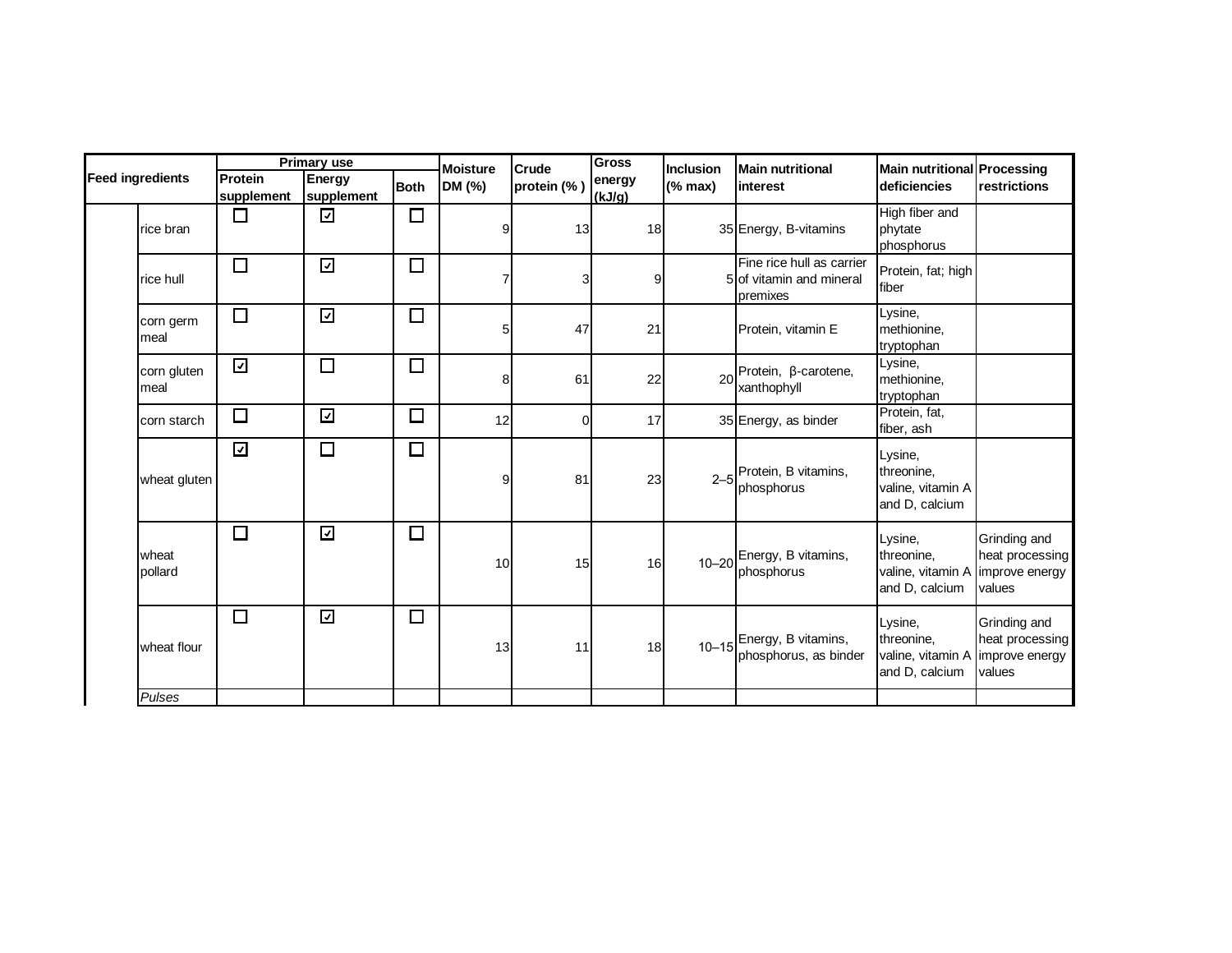|                                | Primary use              |                         |                         | <b>Moisture</b> | Crude       | <b>Gross</b>     | Inclusion | <b>Main nutritional</b>                               | Main nutritional Processing                                              |                             |
|--------------------------------|--------------------------|-------------------------|-------------------------|-----------------|-------------|------------------|-----------|-------------------------------------------------------|--------------------------------------------------------------------------|-----------------------------|
| <b>Feed ingredients</b>        | Protein<br>supplement    | Energy<br>supplement    | <b>Both</b>             | DM (%)          | protein (%) | energy<br>(kJ/g) | (% max)   | interest                                              | deficiencies                                                             | restrictions                |
| cow pea<br>(Vigna sp.)         | $\Box$                   | $\Box$                  | $\overline{\mathbf{v}}$ | 8               | 25          | 18 <sup>l</sup>  | 15        | Protein, energy, iron,<br>nicotinic acid              | Sulfur<br>containing<br>amino acids,<br>presence of<br>trypsin inhibitor | Heat treatment<br>necessary |
| feed pea<br>(Pisum<br>sativum) | $\Box$                   | $\Box$                  | $\overline{\mathbf{v}}$ | 12              | 25          | 18               |           | 26 Protein, lysine                                    |                                                                          |                             |
| soybean<br>meal, as is         | $\Box$                   | $\Box$                  | $\overline{\mathbf{z}}$ | 6               | 36          | 22               | 30        | Protein, amino acid<br>profile                        | Lysine,<br>methionine;<br>presence of<br>trypsin inhibitor               |                             |
| soybean<br>meal,<br>defatted   | $\Box$                   | $\Box$                  | $\overline{\mathbf{z}}$ | 8               | 44          | 18               | 20        | Protein, amino acid<br>profile                        | Fat, lysine,<br>methionine;<br>presence of<br>trypsin inhibitor          |                             |
| Root crop                      |                          |                         |                         |                 |             |                  |           |                                                       |                                                                          |                             |
| cassava<br>tuber               | $\Box$                   | $\overline{\mathbf{z}}$ | $\Box$                  | 56              | 2           | 16               |           | Energy                                                | Methionine                                                               |                             |
| Leaf meals                     |                          |                         |                         |                 |             |                  |           |                                                       |                                                                          |                             |
| ipil-ipil leaf<br>meal, native | $\overline{\mathcal{L}}$ | $\Box$                  | $\Box$                  | 10              | 29          | 18               |           | 5-10 Protein, pigments (β-<br>carotene, xanthophylls) | High mimosine                                                            |                             |
| ipil-ipil leaf<br>meal, giant  | $\overline{\mathbf{v}}$  | $\Box$                  | $\Box$                  | 8               | 25          | 16               |           | 5-10 Protein, pigments (β-<br>carotene, xanthophylls) | High mimosine                                                            |                             |
| swamp<br>cabbage               | $\overline{\mathbf{v}}$  | $\Box$                  | $\Box$                  |                 | 28          | 15               |           | Protein                                               |                                                                          |                             |
| sweet potato                   | $\overline{\mathbf{z}}$  | $\Box$                  | $\Box$                  |                 | 23          | 16               |           | Protein                                               |                                                                          |                             |
| cassava<br>leaves              | $\overline{\mathbf{v}}$  | $\Box$                  | $\Box$                  | 6               | 22          | 17               |           | Protein, lysine, carotene Methionine                  |                                                                          |                             |